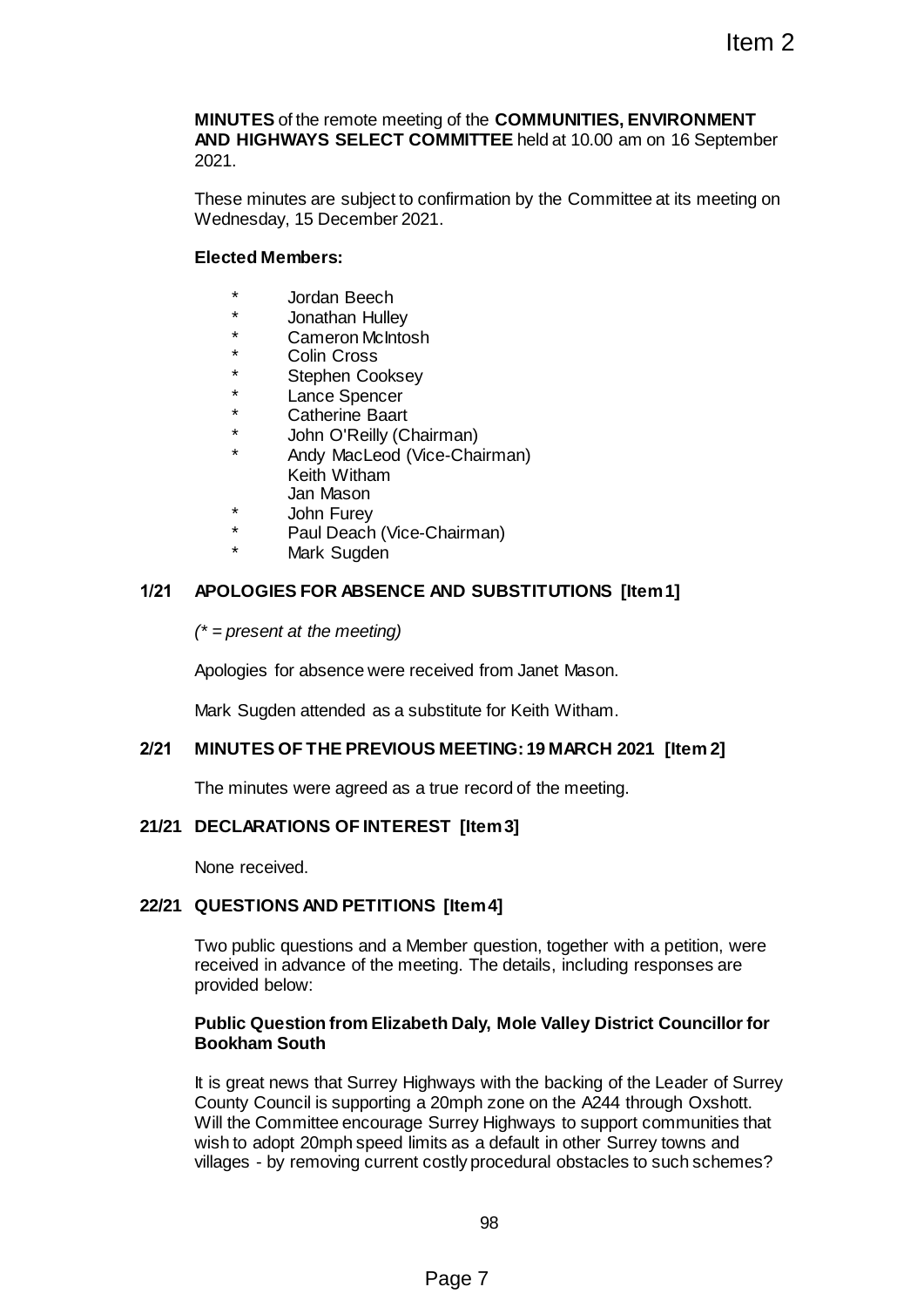### **Answer:**

Cabinet Member for Transport and Infrastructure stated that the County Council are currently consulting on a new Local Transport Plan (LTP4) which places greater priority on a sustainable travel hierarchy with walking and cycling at the top. To support this, the LTP4 advises making 20 mph the speed limit for shopping and residential streets where appropriate. This is already happening in a number of locations. For example, there is already a 20-mph speed limit in Reigate town centre, and several roads adjacent to Guildford town centre bounded by Woodbridge Road, York Road and Stoke Road have recently been reduced to 20 mph. Also, work is also taking place to develop 20 mph schemes for Farnham, Caterham and Weybridge town centres.

It was right and proper that local communities and local councillors be consulted and have their say on the speed limits set for their roads where they live, within the framework set by the County Council, and in consultation with the police. There was also a need to follow the correct procedure set by central government to advertise local speed limit legal orders. There were no procedural obstacles to such schemes – instead the County Council's process ensured that local people were consulted appropriately, and new schemes were effective in managing vehicle speeds.

### **Member Question from Catherine Baart**

Surrey County Council applied to the government for £1.697m Tranche 1 funding, to support the rollout of emergency travel measures during the pandemic to encourage more cycling and walking. When the Council was only granted £848,000, it decided to match the government funding with a further £848,000 from its own resources. However, the Council subsequently withdrew its match funding to focus on an application for Tranche 2 funding for larger scale permanent improvements to the highway network. Please confirm that the £848,000 remains earmarked for active travel improvements, in addition to Tranche 2 funding?

### **Answer:**

Cabinet Member for Transport and Infrastructure said that he was pleased to confirm that after a successful bid the County Council received £6,445,750 of tranche 2 government funding to introduce eight permanent active travel schemes. Details of these were on Surrey Council website. The Council had also submitted an ambitious bid for tranche 3 funding of £8,130,796 and hoped to learn the outcome of this bid in the new few weeks. Tranche 1 funding was primarily for temporary measures associated with the pandemic – helping people socially distant/reducing the need for public transport and the Council delivered 21 schemes with the grant of £848k. The Council was now focusing its efforts on long lasting improvements. With the successful bids to government, the proposed match funding for tranche 1 was not needed but would be made available if required to support further tranches.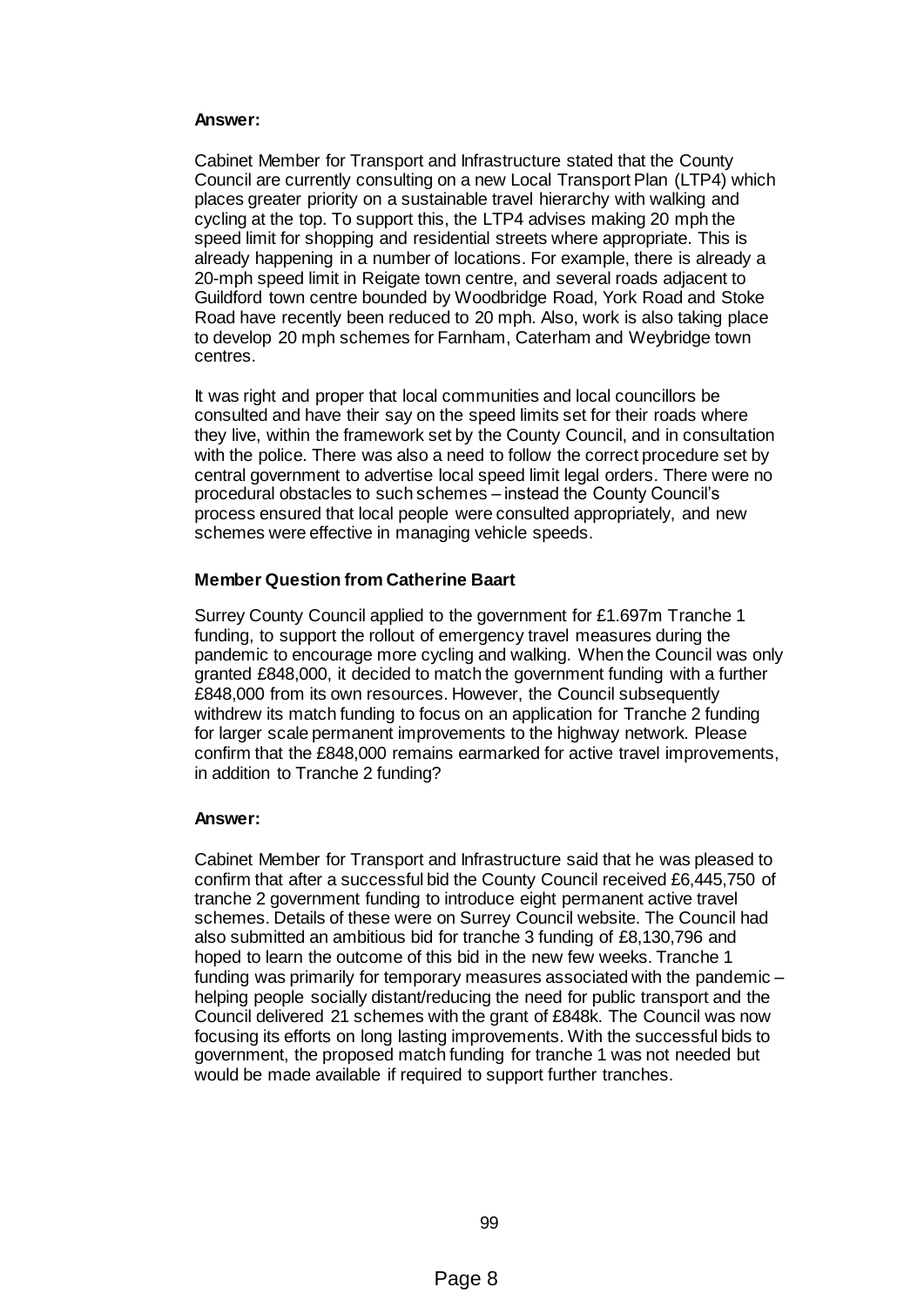# **Public Question from Paul Kennedy, Mole Valley District Councillor for Fetcham West**

I am grateful to Andrew Matthews for submitting his petition to the Committee asking Surrey County Council to respond to the current consultation on future rail services by South Western Railway (SWR), in partnership with Network Rail and the Department for Transport, by calling on them to:

- a) abandon proposals to make permanent cuts from December 2022 to SWR rail services via Epsom and Mole Valley;
- b) restore SWR rail services via Epsom and Mole Valley to pre-pandemic levels as soon as conditions allow; and
- c) adopt a fairer and more joined-up approach to building back rail services via Epsom and Mole Valley.

In responding to his petition, and considering Surrey County Council's response, will you please bear in mind that:

- 1. A separate petition to SWR, Network Rail and the Department for Transport seeking the same three outcomes has now been signed by over 2,000 people online and on paper; this is the link to the separate petition,<https://www.mvld.org.uk/restoreourtrains> ;
- 2. SWR's claim to be maintaining 2 peak time trains per hour from each of Dorking and Bookham is in fact an hourly service supplemented by one extra morning train from Dorking, and a 45-minute gap at Bookham in the morning;
- 3. SWR's claim that just 5 passengers were using off-peak trains from Bookham in May 2019 ignored passengers who travelled through Bookham on trains between Guildford, Leatherhead and Epsom;
- 4. SWR's webpage on "Train and station overcrowding" dated 21<sup>st</sup> July 2021 identifies its services from Epsom and Mole Valley to Wimbledon and London Waterloo – those which it proposes to cut - as its busiest services:

# Busy services

Services through Stoneleigh, Worcester Park, Motspur Park & Raynes Park through to Wimbledon, Clapham Junction & Waterloo are currently the busiest in the morning peak. Please consider travelling on different services where possible. At Motspur Park and Raynes Park in particular, services from Chessington are likely to be quieter than services from Epsom." [https://www.southwesternrailway.com/plan-my-journey/coronavirus-train](https://www.southwesternrailway.com/plan-my-journey/coronavirus-train-crowding)[crowding](https://www.southwesternrailway.com/plan-my-journey/coronavirus-train-crowding) (link to train and station crowding information at South Western Railway website)

5. These proposals undermine all our efforts to restore jobs and local communities after the pandemic, promote active travel, secure adequate infrastructure for new housing, reduce traffic congestion and pollution, and fight climate change?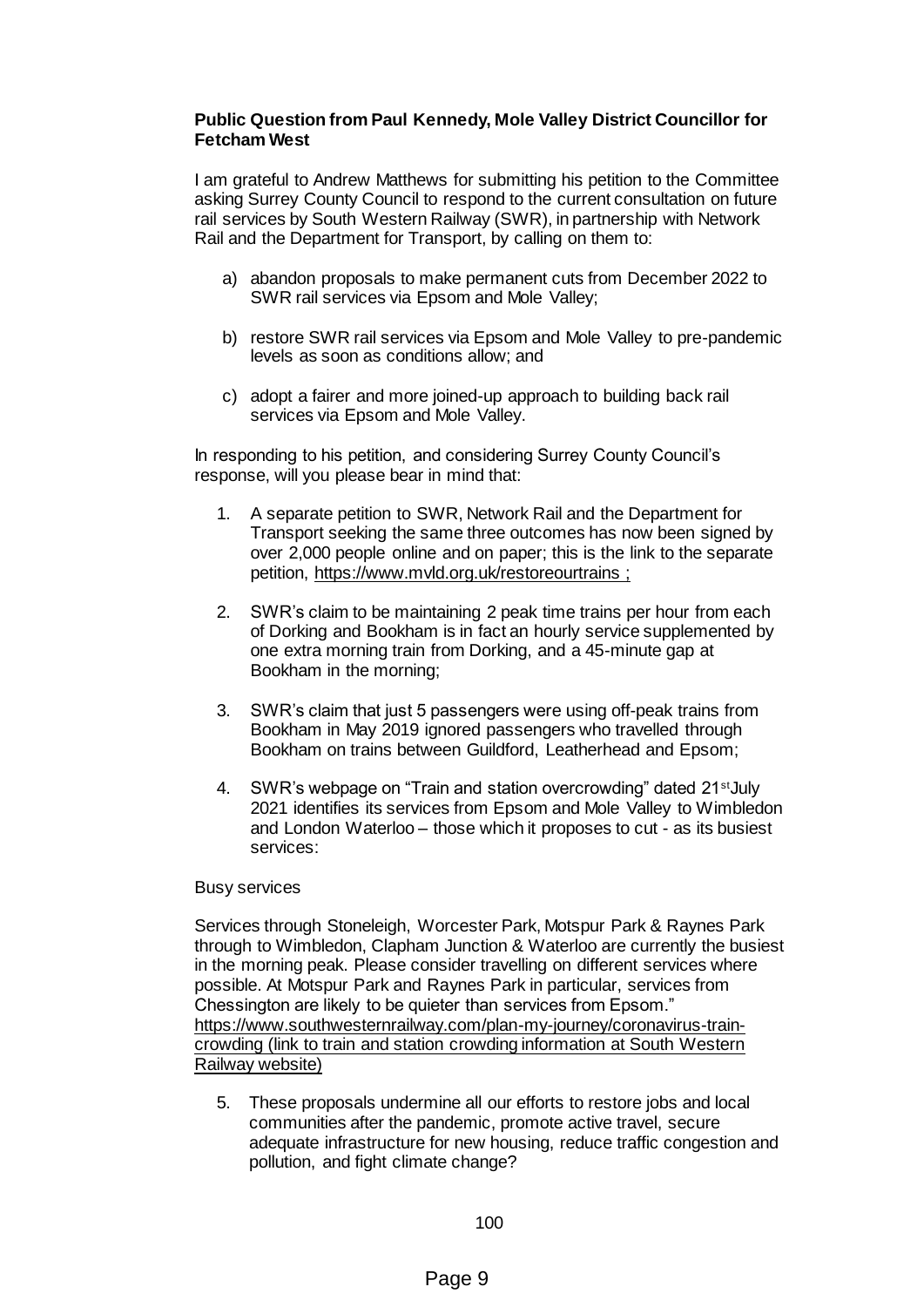## **Petition from Andrew Matthews**

The following petition about the Surrey County Council's response to South Western Railway (SWR) consultation was received from Andrew Matthews.

'We, the undersigned, call on Surrey County Council, as well as other Surrey councils, residents, businesses and community groups, to respond to the current consultation on future rail services by South Western Railway (SWR), in partnership with Network Rail and the Department for Transport, by calling on them to: a) abandon proposals to make permanent cuts from December 2022 to SWR rail services via Epsom and Mole Valley; b) restore SWR rail services via Epsom and Mole Valley to pre-pandemic levels, as soon as conditions allow; and c) adopt a fairer and more joined-up approach to building back rail services via Epsom and Mole Valley.'

*Responses to questions from Paul Kennedy and a petition from Andrew Matthews listed above were taken together under agenda item 5, South Western Railways Timetable Consultation, as they related to the same topic.*

# **23/21 SWR TIMETABLE CONSULTATION [Item 5]**

#### **Witnesses:**

Matt Furniss, Cabinet Member for Transport and Infrastructure Lucy Monie, Director, Highways and Transport David Ligertwood, Passenger Transport Projects Team Manager

The Chairman welcomed the public question and a timely petition about the South Western Railways Consultation.

The Chairman invited the Cabinet Member for Transport and Infrastructure to respond. In his response, the Cabinet Member stated that he appreciated the concerns raised by the petitioners. He informed the Select Committee that he had raised similar concerns, along with the local MP, Chris Grayling, in a frank exchange with the train operator.

The Cabinet Member for Transport and Infrastructure added that he would formally be responding to the South Western Railway (SWR) consultation and that he had similar concerns to the ones raised in the public question and the petition before this Select Committee on this topic.

### **Key points raised during the discussion:**

- 1. The report presented to the Committee outlined South Western Railway (SWR) undertaking a strategic review of their rail timetable with the aim of providing reliable train services to meet forecast future passenger demands and to offer value for money.
- 2. This review would consider service frequencies and train capacity, with changes planned to be introduced in December 2022. The proposed new timetable would, SWR stated, reflect the predicted changes to travel pattern because of the pandemic.
- 3. A consultation was launched on 31 July 2021 and would close on 19 September 2021. Ahead of any changes to services SWR were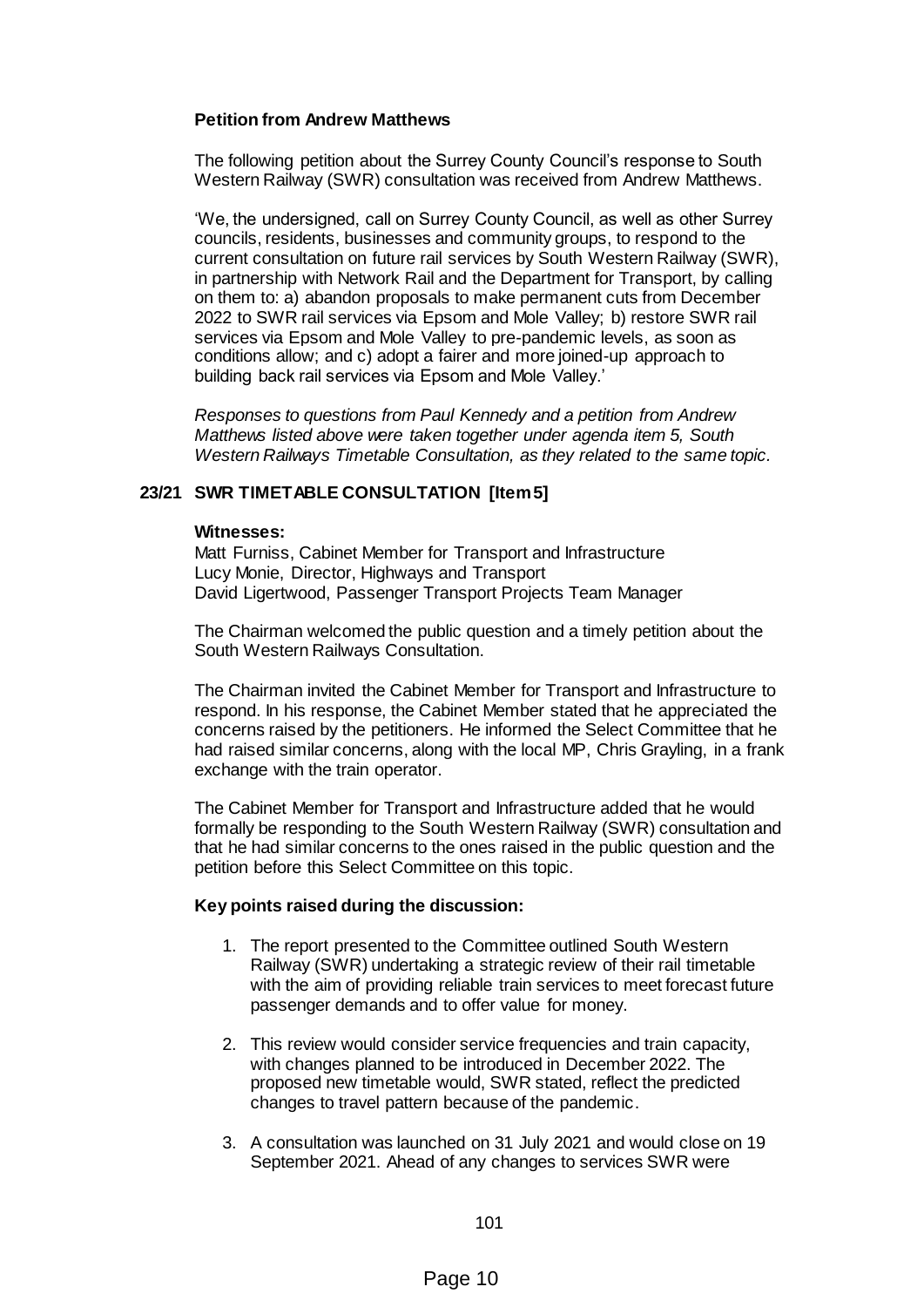seeking the views of stakeholders. The SWR December 2022 Timetable Consultation was appended as Annexe 1 of the report.

- 4. Surrey County Council as a key stakeholder had been invited to comment but did not have any direct control of the service.
- 5. Transport for the South East (TfSE), the sub-national transport body for the South East of England, had published a Transport Strategy. This focussed on economic, environmental, and social priorities and identifies the need for sustainable and attractive alternatives to the car, placing the passenger at the heart of the local public transport network, including more frequent rail services.
- 6. On 30 March 2021 the County Council's Cabinet adopted a New Rail Strategy for Surrey. This set out its future ambition and priorities for rail across the county. The New Rail Strategy supported the Council's objective of growing a sustainable economy, how it might help residents and businesses respond to changing demands, and also supported the Council's priority objective of enabling a greener future with net zero carbon a strong feature throughout.
- 7. The emerging Surrey Transport Plan set out a bold ambition on how to achieve a future-ready transport system that would allow Surrey to lead the UK with a low-carbon, economically prosperous, healthy, and inclusive county. The Surrey Transport Plan proposed a hierarchy of modes and the ambition to shift journeys from the private car to other more sustainable modes, including active travel and public transport.
- 8. SWR was seeking views on their proposals, particularly the proposed service reduction articulated in paragraph 17 and thereafter conclusions listed in paragraphs 18 to 20 of the report, for the rail network from December 2022. This December 2022 timetable had been informed by the experiences gained running the railway during the pandemic, customer feedback and the arrival of new rolling stock (90 new high capacity Arterio trains).
- 9. The Select Committee, in formulating their feedback and response to the proposals, considered the following key points:
	- The robustness and relevance of the data SWR had used to inform the draft December 2022 timetable service specification;
	- The impact on the communities affected by the proposed rail service reductions, particularly those where off-peak service would only be hourly;
	- The ability and flexibility within the rail network and SWR to respond to increased capacity needs should this be necessary, noting the historically long planning and implementation timescales for timetable changes; and
	- How these proposals align (or otherwise) with local and regional transport strategies and policies, the climate change and sustainable transport agendas, and housing growth.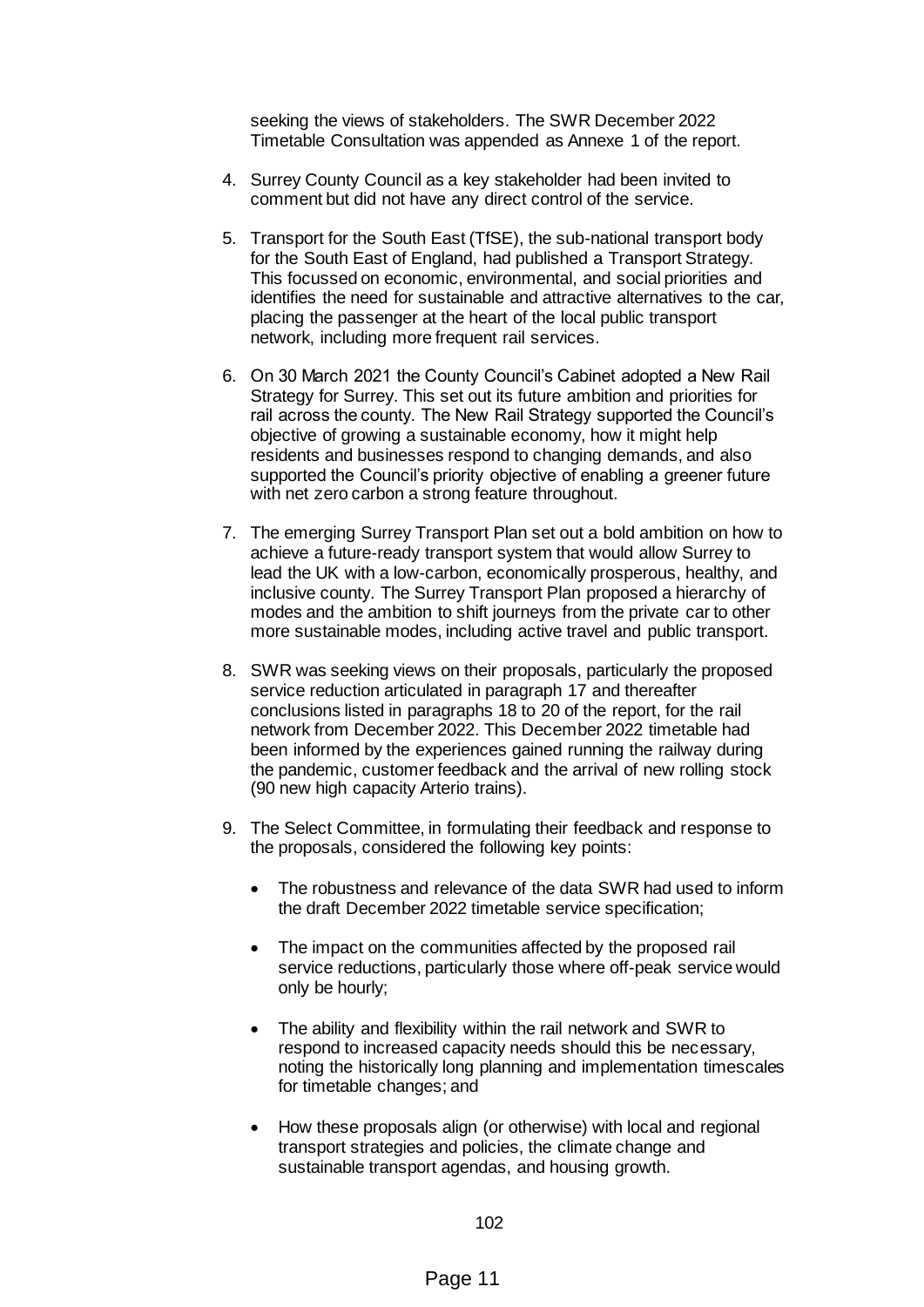10. In its deliberation to formulate its recommendations, the Select Committee carefully considered the public representations made to the Committee on this topic, responses provided at the meeting, and the key points listed in the report.

## **Recommendations:**

The Select Committee recommends that the following key points are reflected in Surrey County Council's formal response to the South Western Railway (SWR) consultation:

- i. The Council challenges the rigour of the prediction of 60% prepandemic levels at peak periods in the proposed timetable. Should this prove too low, the prospect of the passenger over-crowding across the network (with health implications with continuing COVID) is alarming for Surrey residents.
- ii. Therefore, it is imperative that SWR develop a high level of flexibility to adjust the timetable at short notice in such circumstances.
- iii. The cuts to services run counter to the Council's emerging Local Transport Plan and its Climate Change Strategy, both of which actively seek to encourage people to use public transport at all times of the day.
- iv. At individual level, the extensive peak and off-peak reductions affecting stations in Epsom and Ewell and Mole Valley will cause considerable inconvenience and act as a perverse disincentive to rail travel in favour of the car. The Council also asks whether liaison has taken place with Southern who also serves this route. The County Council would like the service to remain at pre pandemic level and abandon this change.
- v. The Council welcomes the new rolling stock of ten car trains but notes that, despite this, peak hour seats in December 2022 will only be 86% of May 2019 levels. The Council would be disappointed if this results in even more passengers having to stand.
- vi. The Council has strong reservations as this proposal runs contrary to Surrey County Council's Climate Change targets and sustainable travel policies. In addition, there are serious concerns about fewer trains on Sundays, which hampers the service's ability to support the leisure provision and reduces availability during the peak time.

## **24/21 PROCUREMENT OF HIGHWAYS' TERM MAINTENANCE CONTRACT [Item 6]**

### **Witnesses:**

Matt Furniss, Cabinet Member for Transport and Infrastructure Katie Stewart, Executive Director – Environment, Transport and Infrastructure Lucy Monie, Director, Highways and Transport Paul Wheadon, Business Improvement and Consultancy Team Manager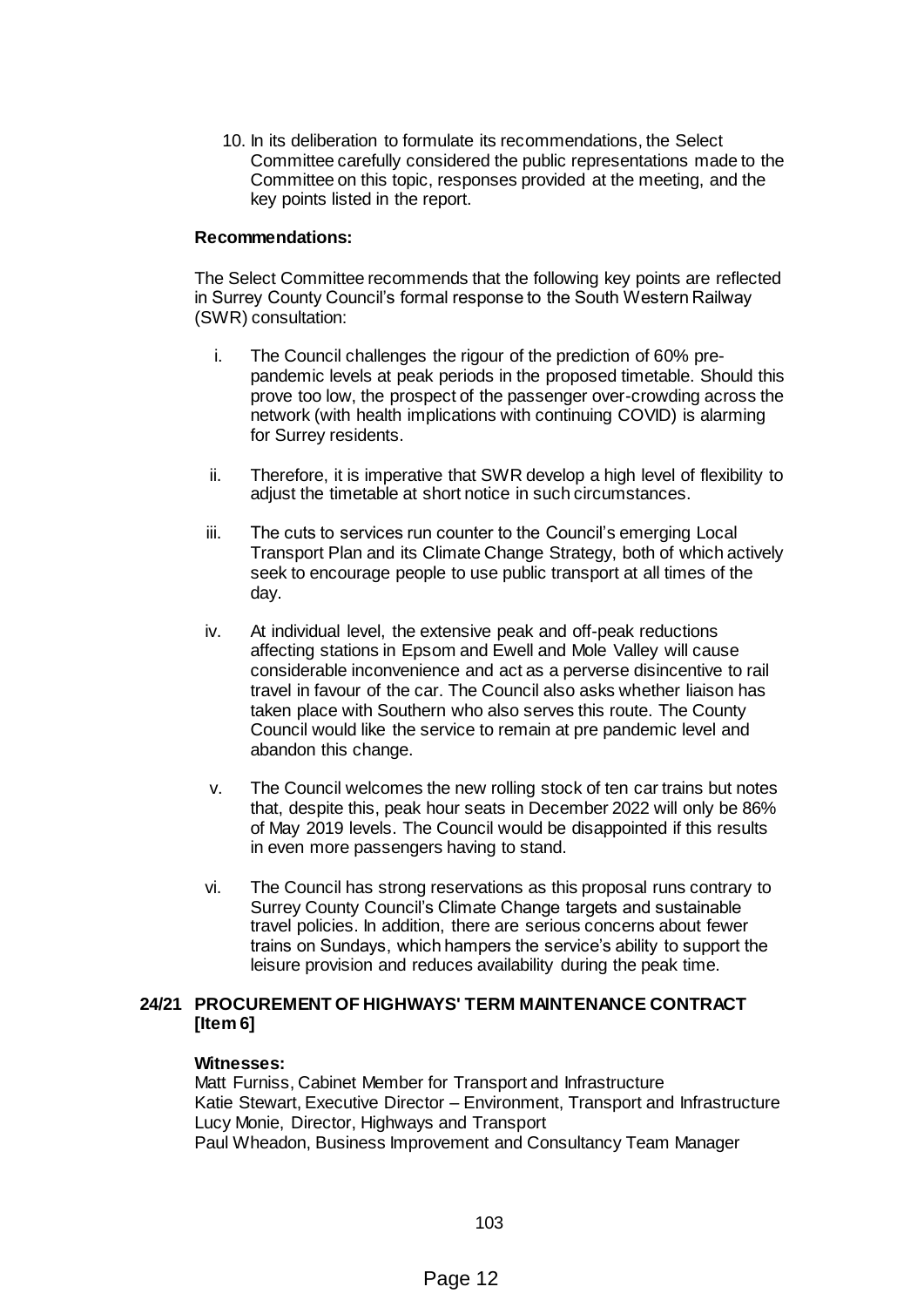# **Key points raised during the discussion:**

- 1. The Select Committee welcomed the report on the Procurement of the Term Maintenance Contract and some of the key features of the new arrangements scheduled to start in April 2022.
- 2. The questions posed by the Committee to Cabinet Members and officers, together with the report, provided a sound insight into how over the past 12 months, Surrey County Council had overseen an exhaustive, complex procurement process to drive the best outcomes in each of the bidder's tenders.
- 3. The Select Committee understood that Council had undertaken a Competitive Procedure with Negotiation (CPN) procurement exercise which allowed both the Council and bidders to discuss and develop their proposals in several stages, allowing open discussion and negotiation to enable each bidder to eventually put forward their best submission.
- 4. This approach allowed the Council to test and improve each bidder's tender, giving confidence in the substance of the written submission, detailed scrutiny of the associated pricing to deliver those services, understanding of where risk pricing had been included, and allowing where appropriate - the reallocation of risk to reduce the artificial inflation of prices.
- 5. The Select Committee noted that the process to finalise the new contractor was to formally conclude soon with a report for the Cabinet at its next meeting, to approve the award of the Term Maintenance Contract to the successful bidder. Confidential information about this process and the name of the successful provider had been shared with the Members of the Select Committee privately before this meeting. The Committee was grateful to the Cabinet Member for Transport and Infrastructure for this commitment to collaborative working.
- 6. The Select Committee was reassured to learn that following the awarding of the contract, the Council would work with the successful contractor's senior management teams to implement their mobilisation plan. Also, a communication plan would be developed and implemented to advise stakeholders on the award to the successful bidder.

# **Recommendations:**

While supporting the contents of the Report and the rigorous process leading to the award of the contract, the Committee recommends:

i. Timely and robust details of the specific improvements Surrey residents will be expecting from this new contract, particularly

104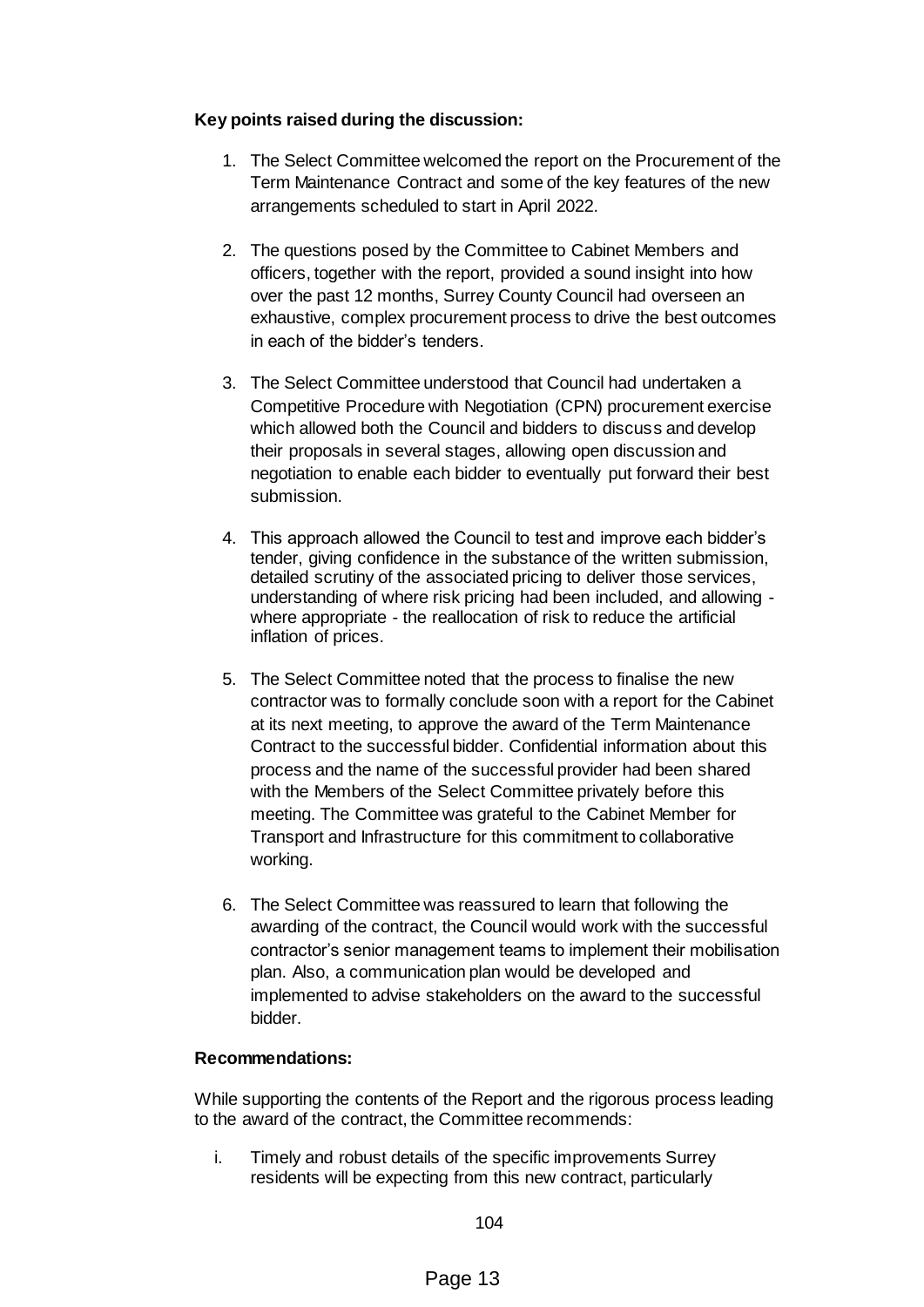regarding the reporting of and quality of work on potholes and other highways matters and the overriding importance of 'Right First Time'.

- ii. Early publication of the chosen contractor's commitment to "improve engagement with residents" and improve communication with them on planned works etc. and collaboration more generally. This should also involve elected Divisional members. The Reference Group of Councillors which has been involved throughout the contracting process can play a constructive role in helping shape these.
- iii. That a robust process remains in place for the transition phase and initiated for mobilisation period.
- iv. That unannounced and random spot checks on a regular basis be considered as part of an effective contractual management process; the contract is easy to understand with strong governance and monitoring provisions for dispute resolution mechanism and in an unlikely termination scenario from Surrey County Council's perspective.
- v. More publicity/communication be considered for social value activities and projects undertaken as part of the new partnership.

# **25/21 BUSES BACK BETTER [Item 7]**

#### **Witnesses:**

Matt Furniss, Cabinet Member for Transport and Infrastructure Katie Stewart, Executive Director – Environment, Transport and Infrastructure Lucy Monie, Director – Highways and Transport Laurie James, Bus Service Planning Team Manager

## **Key points raised during the discussion:**

- 1. Officers introduced the item and outlined the key aspects of the report.
- 2. The Committee was informed of the Council's obligations in respect of the new National Bus Strategy, 'Bus Back Better'. A new national bus strategy, 'Bus Back Better', was published by government earlier in 2021.
- 3. In summary, Bus Back Better required a local authority to consider its role in encouraging more people to travel by bus post-COVID-19 and set out aspirations for bus services that were more frequent, more reliable, easier to understand and use, better-co-ordinated, with understandable fare structures and with high quality information for passengers.
- 4. To achieve the desired aims of the strategy and to be eligible to access further government Covid-19 support funding for bus services and a share of other new funding from a £3bn national fund. Local Transport Authorities must agree to pursue either bus franchising or to develop an Enhanced Partnership with all local bus operators in their administrative area.

105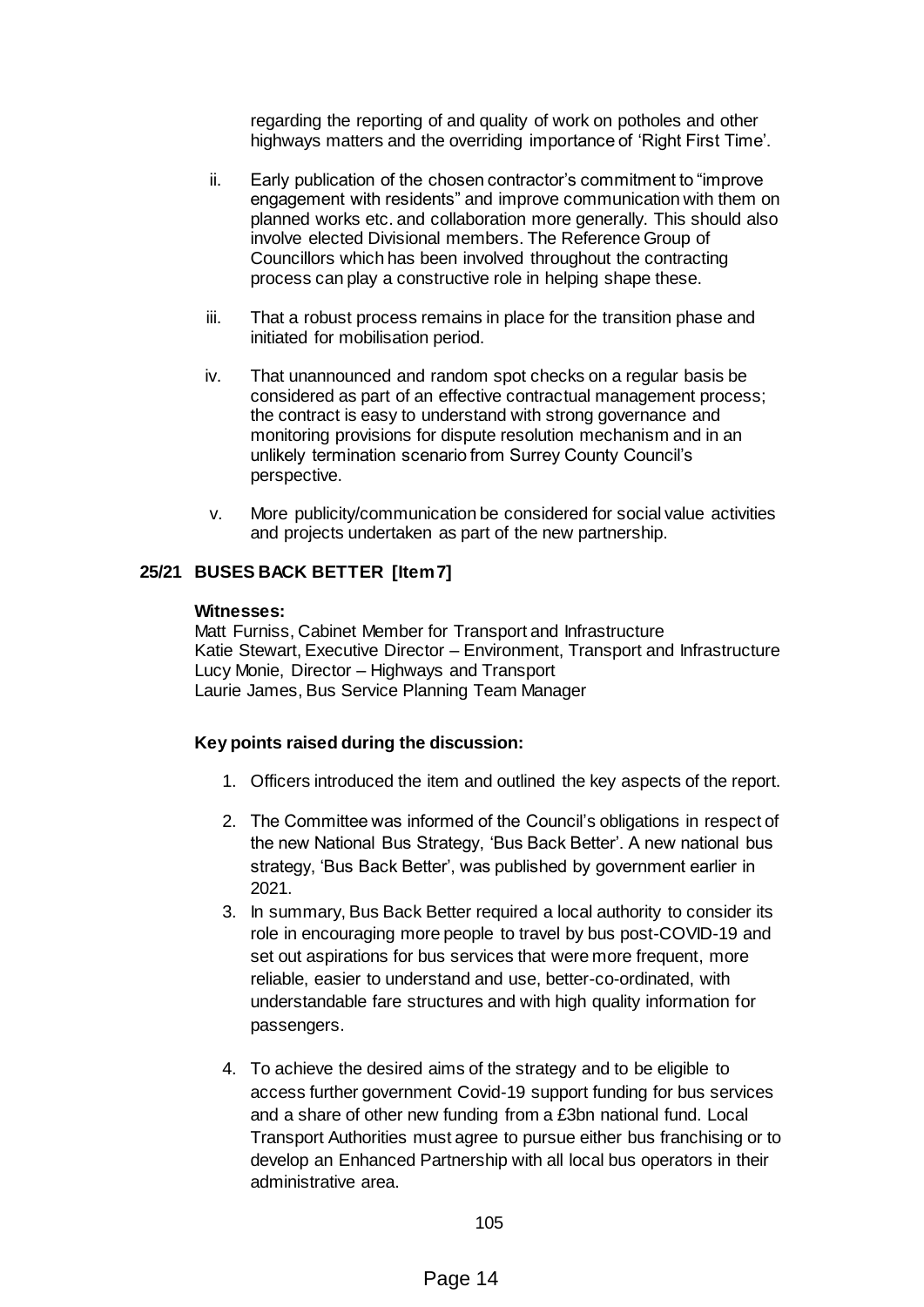- 5. The Council issued a formal Notice of Intent to the Department for Transport on 29 June 2021, which stated that it would introduce an Enhanced Partnership with bus operators, in accordance with section 138F of the Transport Act 2000.
- 6. To address carbon emission levels and to mitigate the national decline in bus patronage, which had been accelerated by the Covid-19 pandemic, central government recognised that action was required. It also acknowledges that of all public transport modes, buses were the most adaptable and change could take place relatively quickly.
- 7. In responding to Bus Back Better, there was a challenging requirement for Surrey County Council to create a Bus Service Improvement Plan (BSIP) by 31 October 2021.
- 8. A Local Transport Authority's BSIP needed to contain a range of aspirations and ambitions to make the bus travel option more attractive, including various initiatives. The BSIP needed to be developed in collaboration with bus operators, community transport providers, adjoining Local Transport Authorities and other stakeholders, and it would be guided by issues in connection with bus services that had been identified by residents' feedback. A BSIP would set out the local measures proposed for achieving the objectives of the national strategy and for encouraging greater bus use as part of the county's 'building back better' more sustainably.
- 9. The new National Bus Strategy and the proposed BSIP for Surrey needed to be aligned with several key themes from the new draft Surrey Transport Plan, in particular the proposed hierarchy of modes and the ambition to shift journeys from the private car to other more sustainable modes. Moreover, central to the Surrey County Council's response to Bus Back Better would be to highlight and cross-reference the strong linkages to the aims and ambitions of the Council's Greener Futures programme of work and the delivery of the Council's 2030 Community Vision.
- 10. The questions posed by the Committee, together with the report, provided a sound insight into how the Council would be responding strongly, positively and proactively to the challenge set by the Government in the Bus Back Better. Previous joint working with bus operators had seen large and joint investment in many parts of the county, with improvement programmes already being delivered, for example, in Camberley, Guildford and Woking. Other improvements were planned in Redhill, Reigate and the A23 corridor, building upon previous partnership work in these areas. This investment had seen significant improvements in passenger facilities, real time bus information, bus priority measures, joint ticketing schemes and zero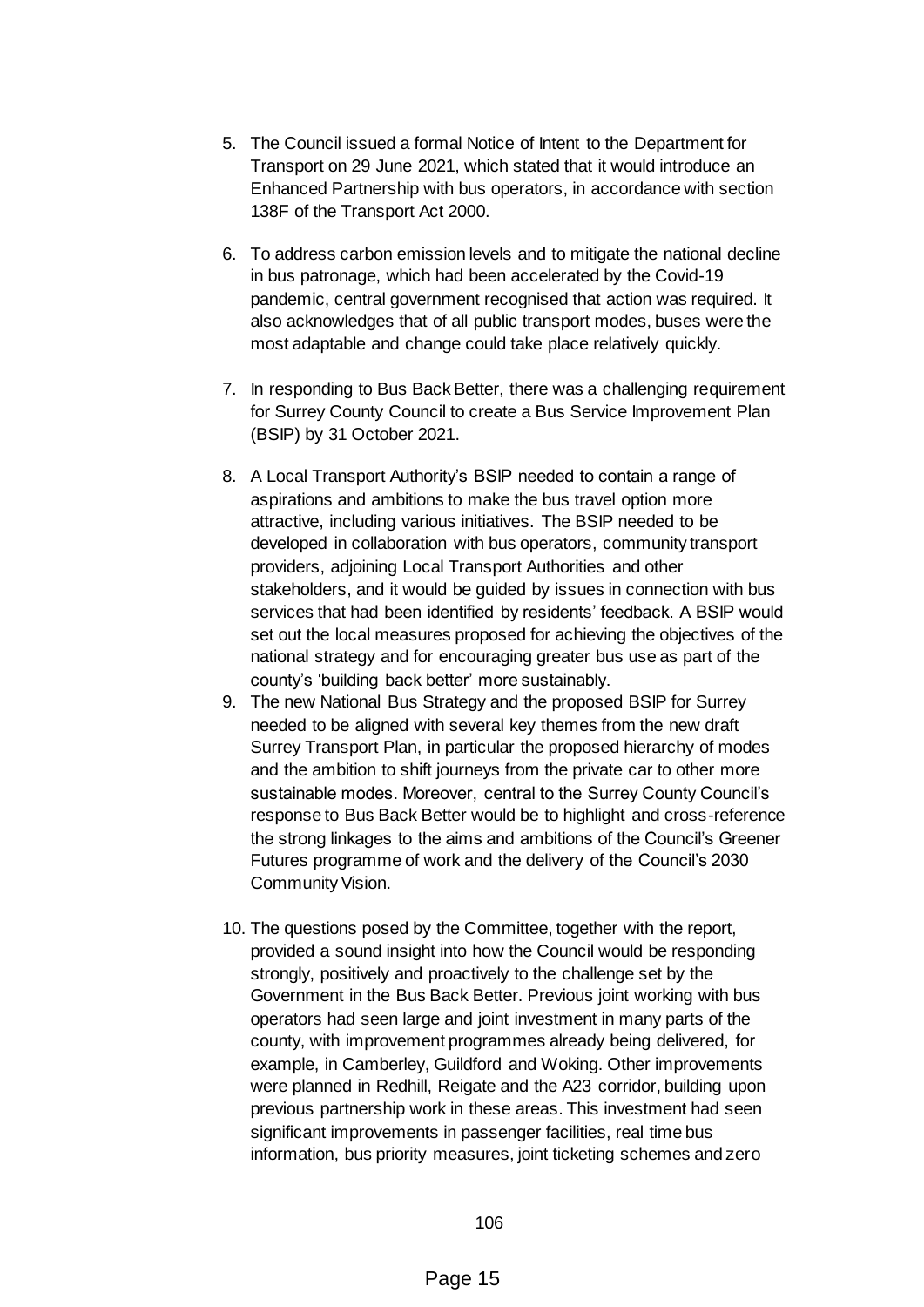emission buses, alongside enhancements to service frequencies and the introduction of some new services.

11. In Members' questions, the spotlight was put on the need for: discounted fares for family and young people; understanding and addressing the impact of school transport/buses in the strategy; converting all existing Surrey County Council buses to electric; implementing appropriate social value provisions; realistic yet challenging timescale and targets to increase bus passengers in both the short and long terms; improvements to bus shelters; introducing a single joined up bus fare across Surrey like the Oyster model in London; and contingency planning if no meaningful funding was forthcoming from the Government.

## **Recommendations:**

Communities, Environment and Highways Select Committee support the County Council's intention to produce a Bus Service Improvement Plan and the creation of an Enhanced Partnership Scheme, both of which are a National Bus Strategy requirement and commends the extensive range of ambitious initiatives contained in the Report, while also recommending that:

- i. Serious consideration be given to reducing bus fares (at least on some routes to begin with) as stipulated in the Government's Policy document and in order to make bus travel for Surrey residents a more viable and better value option compared to driving a car.
- ii. Family discount and other concessions (U18s, U16s, etc.) bus fares be considered as part of the Bus Service Improvement Plan (BSIP).
- iii. Any app for passengers includes information on the location of the expected service and the next available bus on the map.
- iv. The scope, terms of reference etc. for the Partnership Governance Board and the Stakeholder Reference Group are rigorously defined and delineated to help ensure the credibility and effectiveness of the Enhanced Partnership.
- v. Actively pursue the process, wherever possible, to make all Surrey buses to run on non-fossil fuel.
- vi. Better communication, awareness and publicity campaign as part of the wider Greener Future piece.

# **26/21 POLICY ON THE USE OF SAFETY CAMERAS IN SURREY [Item 8]**

#### **Witnesses:**

Matt Furniss, Cabinet Member for Transport and Infrastructure Lucy Monie, Director for Highways Duncan Knox, Road Safety and Sustainable School Travel Team Manager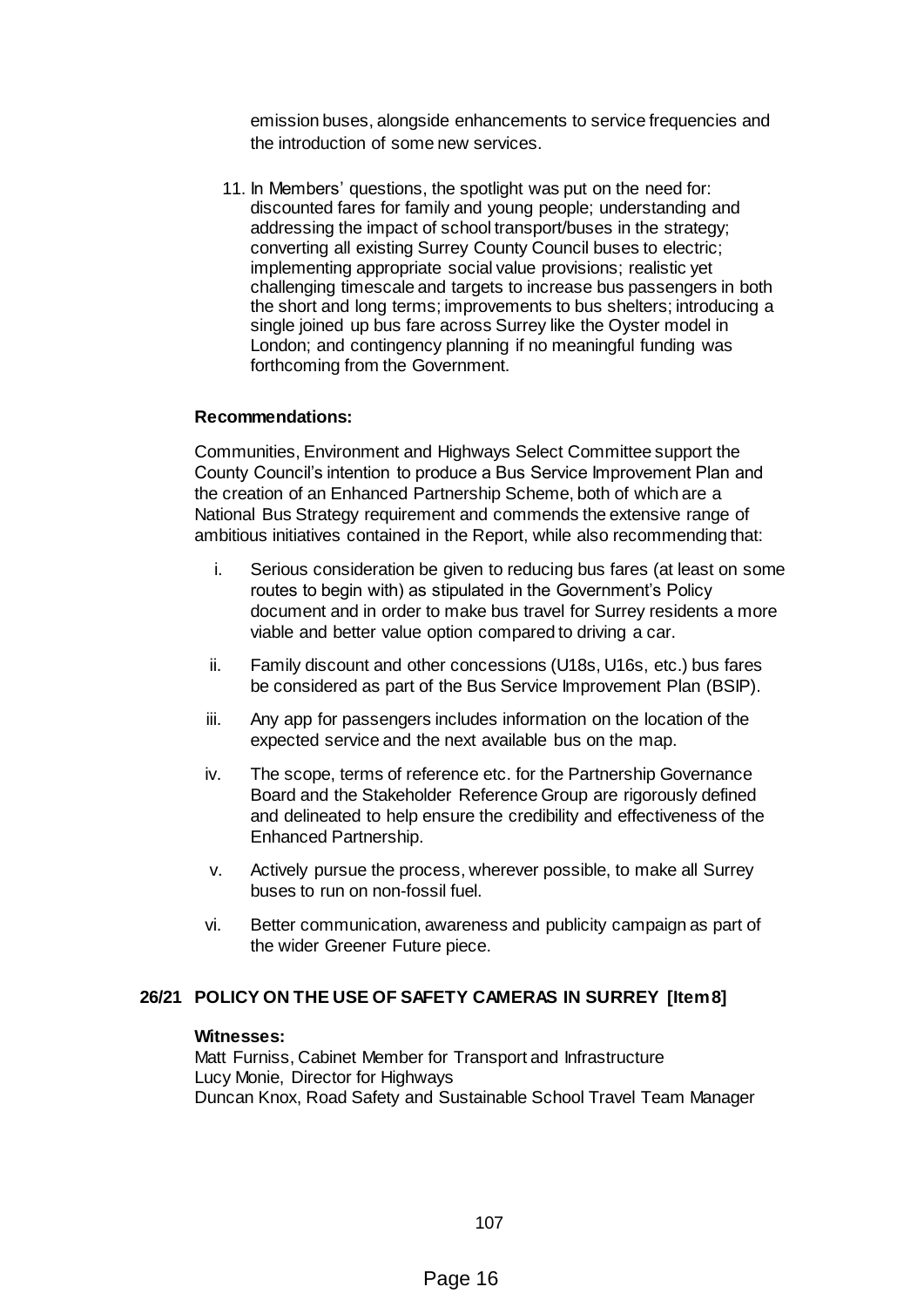# **Key points noted during the discussion:**

- 1. The Select Committee received a report outlining a new policy setting out the criteria and process that would be followed for investment in new safety cameras. Overall, Select Committee Members were very supportive of the scheme and appreciated the information provided to them in the report.
- 2. The questions posed by the Committee to Cabinet Members and officers, together with the report, provided insight into the key aspects of this update and proposed changes that included average speed, spot speed, red-light and combination cameras. While road casualty hotspots would remain the top priority, the policy also set out the criteria for the use of safety cameras at other locations where there might not have been such a high level of collisions, but where excess speeds were a concern for the community.
- 3. In Members' questions, a spotlight was put on the ability of Members to use their divisional highways allocation to request the possible introduction of cameras at relevant local 'community concern' sites without unnecessary obstacles. Broader queries were also raised about the new Local Transport Plan and the ease of establishing 20 mile-per-hour zones, enforcement of moving traffic offences and heavy good vehicles.

# **Recommendations:**

The Select Committee supports the proposed revisions and specifically endorses the creation of the "community concern" sites that may become eligible for cameras but cautions that:

- i. Any unrealistic expectations among residents are not raised about new average speed cameras.
- ii. In exploring alternative options before the use of cameras in "community concern" areas, these options themselves do not become a reason (costs etc.) resulting in no decision is ever reached.
- iii. Members should be able to request, wherever appropriate, spot cameras for a community concern site using their respective divisional highways allocation and other sources without unnecessary constraints.
- iv. A roadmap of the process and prioritisation of requests existing and new – be put in place and communicated accordingly to all relevant stakeholders.

# **27/21 RECOMMENDATIONS TRACKER AND FORWARD WORK PROGRAMME [Item 9]**

The Select Committee noted the Recommendation Tracker and the Forward